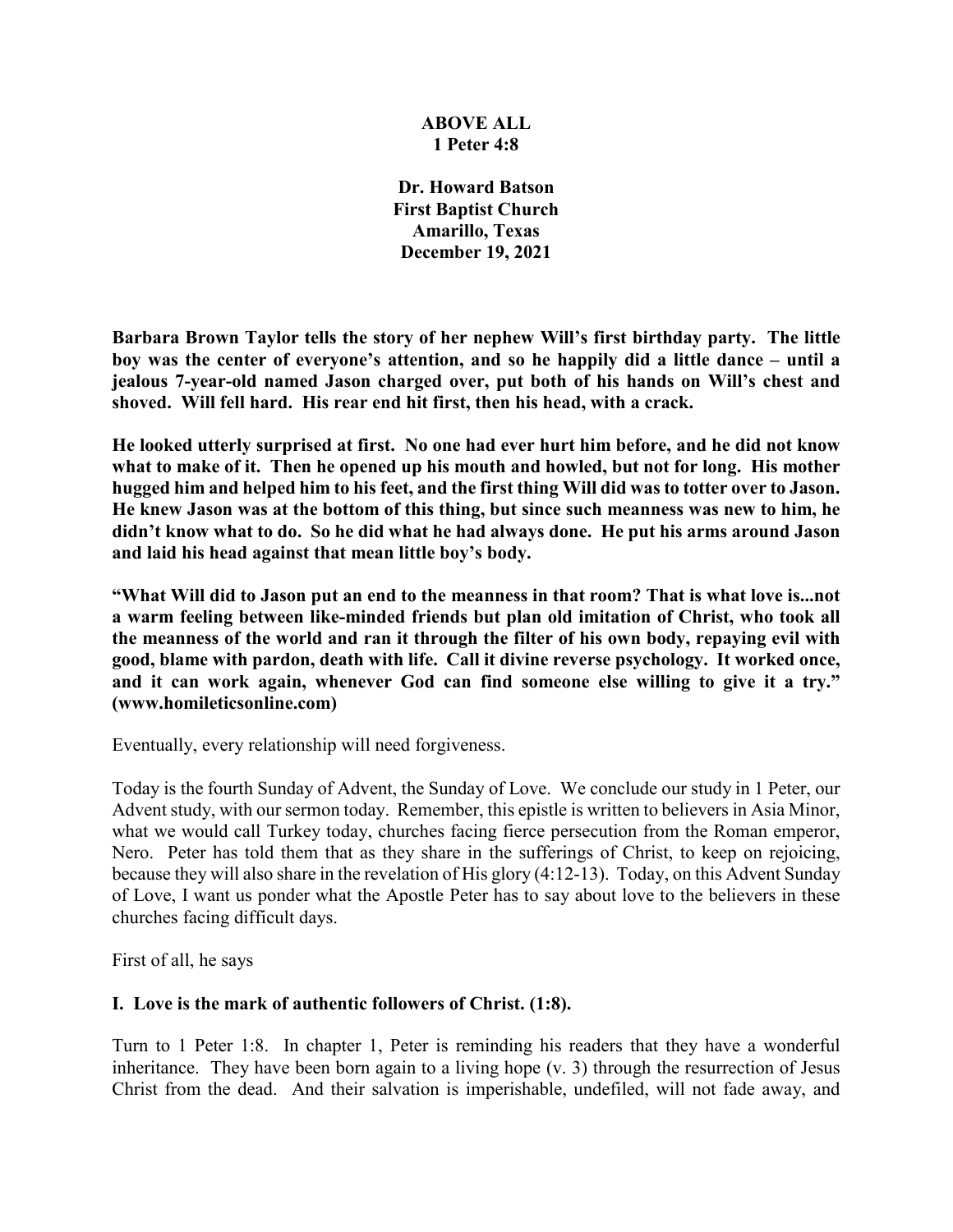reserved for them in heaven (v.4). "Keep on rejoicing," he says (v. 6) despite that the fact that you have various trials. At the end of their faithfulness, even in the midst of hardships – the testing by fire (v.7) – they will give praise and glory and honor at the revelation of Jesus Christ.

Look at verses 8-9. "And though you have not seen Him, you love Him, and though you do not see Him now, but believe in Him, you greatly rejoice with joy inexpressible and full of glory, obtaining as the outcome of your faith the salvation of your souls."

Before Peter talks about the love *among* the brothers and sisters in the church, he speaks first of all about our love for God. Here we discover that love is the hallmark of authentic followers of Christ.

Peter describes his hearers as "having not seen the Christ." Those listening to the reading of this first letter from the Apostle Peter, have not physically seen Christ in the flesh. Probably there is a contrast here between Peter himself, who spent three years side-by-side with the Lord, and his hearers, who have not seen Him at all. Peter is proclaiming their lack of personal contact with the Jesus of history did not place the readers at a spiritual disadvantage, for they had accepted the testimony of those who had seen the crucified and resurrected Christ. They had entered into a personal relationship with Christ, through His Spirit. It reminds us of John 20:29, when the resurrected Jesus said to Thomas, following Thomas's demand to feel the scars, "Blessed are they who have not seen and yet have believed."

The listeners' (the epistle was read aloud in church) love for Christ had been stirred in their hearts through the Holy Spirit.

Likewise, throughout Paul's epistles, we learn that love for the Lord Jesus Christ is the sure mark of a true Christian. At the end of 1 Corinthians, Paul says, "If anyone does not love the Lord, let him be accursed." And in Ephesians 6:24, "Grace be with all who love our Lord Jesus Christ with a love incorruptible."

So, first of all, Peter pens that love is the mark of authentic followers of Christ. Loving the Lord Jesus Christ is the beginning of our follower-ship, the birth of our faith.

# **II. Love is never the enemy of truth.**

Look at 1 Peter 1:21-22.

[Jesus has appeared for] you who through Him are believers in God, who raised Him from the dead and gave Him glory, so that your faith and hope are in God. Since you have in obedience to the truth purified your souls for a sincere love of the brethren, fervently love one another from the heart.

Sometimes in contemporary Christian conflicts, we falsely construct an apparent conflict between loving people and teaching the truth, as if to preach the truth of God's word is in some way the opposite of love. "Not so," says the prince of the Apostles. Since you have an obedience to the truth, you've purified your souls for a sincere love of the brothers. "Fervently love one another from the heart."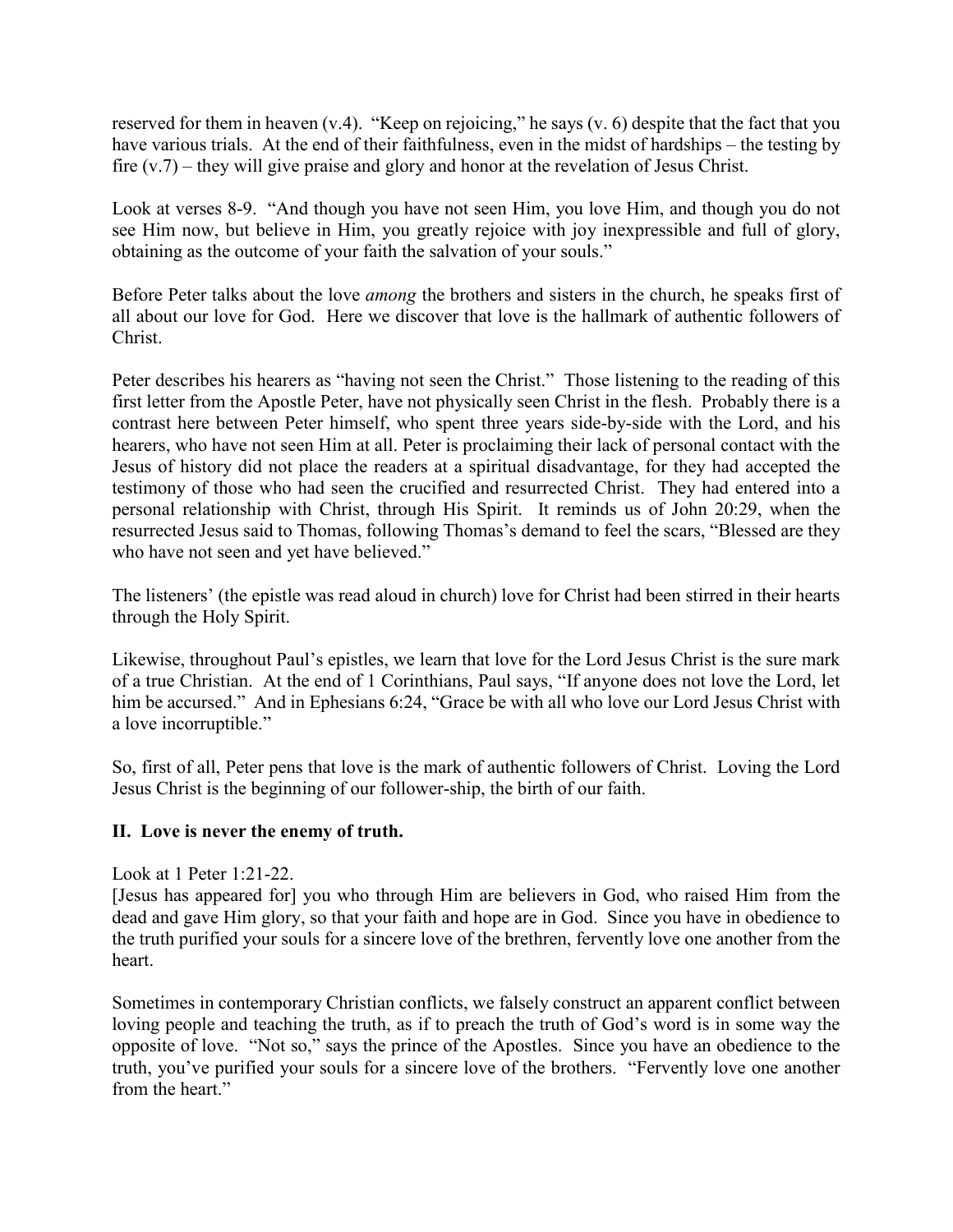Love is never the enemy of truth. We don't have to choose between truth and love. We are to preach and speak the truth in love. How many times on contemporary talk shows or in social media musings does someone say, "Yeah. But really isn't the important thing that we love each other?" Yes, it is important that we love each other, but caring love is never in conflict with the truth or the commandments of God. In fact, Jesus says in the Gospel of John, "If you love Me, keep my commandments" (John 14:15). Love and commandment-keeping are not enemies, but, rather, partners in God's plan.

All love is based upon the gospel foundation that Jesus died for our sake, and that God raised Him from the dead – the ultimate demonstration of God's love for us and the source of our love for one another.

The Apostle Peter is saying this: "Seeing that you have purified your souls in obedience to the truth, may there be a genuine love for your brothers. Fervently love each other from the heart." He calls it a "love of the brethren." It's the word from which we get "Philadelphia," city of brotherly love. "*Philadelphia*" was used in secular Greek culture for a mutual love between natural brothers and sisters. It is the sentiment of siblings. But in the New Testament it is always used with affection for those who are spiritual brothers in the faith. He's not saying love them as though they were your brothers; he is saying love them because they are your brothers in Christ.

**When 73-year-old Alvin Straight, of Blue River, Wisconsin, learned his 80-year-old brother, John, who lived 240 miles away in Laurens, Iowa, had suffered a stroke, Alvin knew he had to visit him.**

**Alvin couldn't see well enough to get a driver's license. He bought a 1966 John Deere lawn mower, got a 10-foot trailer to haul gasoline, clothes, food, and camping equipment, and took off.**

**On his best days, he averaged about 5 miles an hour for about 10 hours a day. When Alvin got within 90 miles of his sick brother's home, he ran out of money and had to camp out for several days while waiting for his Social Security check.**

**Finally, after 42 days on the road, Alvin made it to within two miles of his brother's house when his mower broke down again. A farmer stopped and helped him push it the rest of the way.** 

42 days on a riding lawn mower to see your brother?

# **Now, that's brotherly love. (Jack Gulledge)**

The affectionate relationship of believers, of brothers of faith, was the noblest jewel in the crown of early Christianity. It was a sure sign of the new birth. John the Apostle says in his first letter (1 John 3:14), "we know that we have passed out of death into life, because we love the brethren. He who does not love abides in death."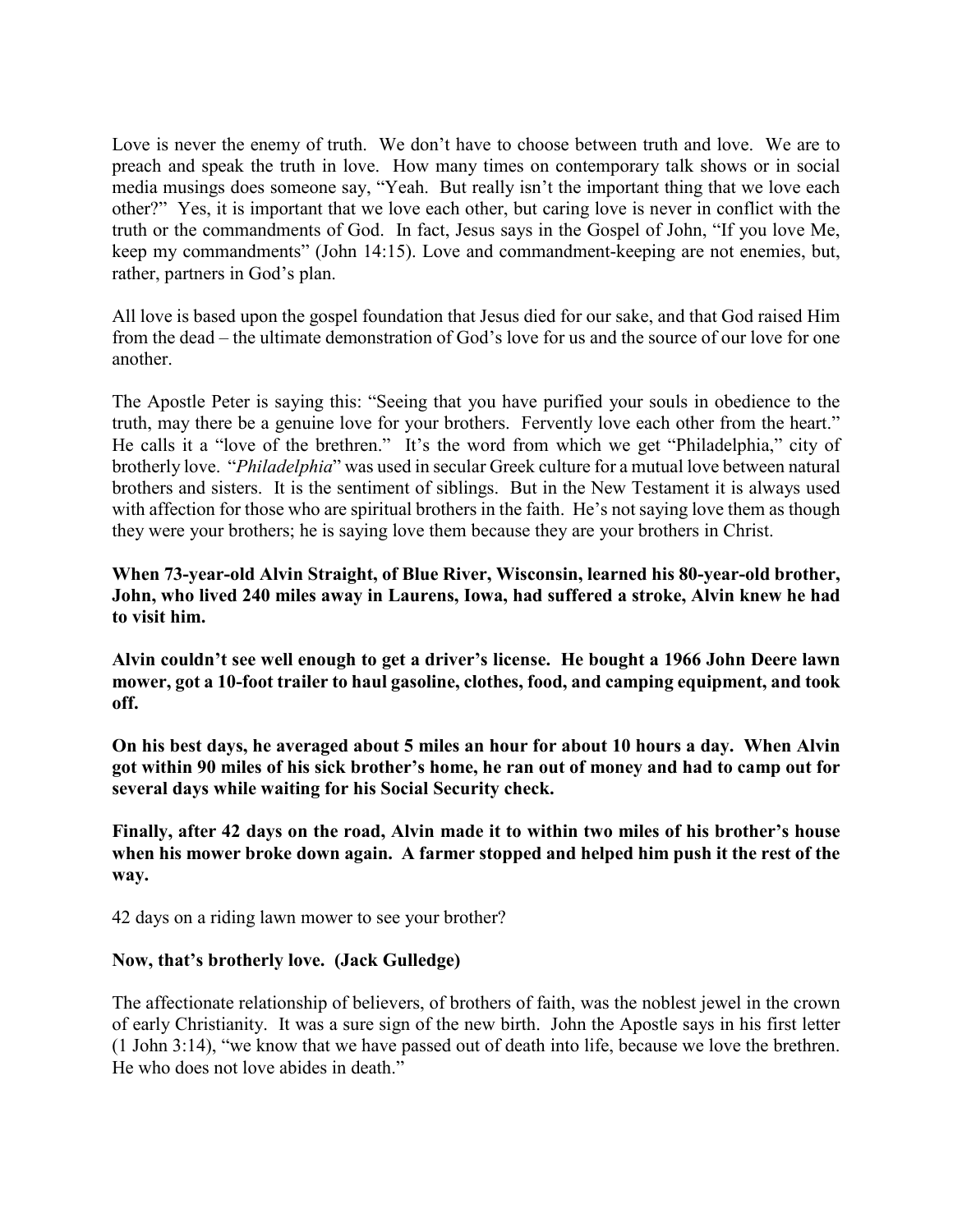There is another use of love in 1 Peter. That is in 1 Peter 2:17, where we learn

### **III. Love is not optional.**

We have a series of terse commands in 1 Peter 2:17. Honor all men. Love the brethren. Fear God. Honor the king. But right there in the middle of verse 17 is "love the brotherhood." This verse is literally translated, "the brotherhood, keep on loving."

The letters of Peter never use the word "church." "Brotherly love" represents the church, the body of believers, in his letters. Christian love must be interested in and desire the welfare of the entire body of God's people. "Love the brothers" is Peter's language for the people of God, Peter's language for church.

We can't limit our affection to those who attract or those who are responsive to our love. We cannot narrow the scope of our love to the few. It's to love all our brothers and sisters in Christ.

A pastor friend of mine had a leader in his church who, frankly, didn't care for the new pastor. Wherever this church member traveled, he left a trail of discouraging words about the pastor. This covert campaign against his spiritual leader went on for years. The pastor did not enter into public debate with the deacon, but simply held his tongue. Suddenly, unexpectedly, this member of his flock was diagnosed with cancer. At first, the pastor admitted to me, he rushed to the bedside of the brother who belittled him out of a sense of duty at best and a sense of spite at worst. In fact, when the deacon pulled up to M.D. Anderson Hospital, the pastor was waiting – waiting out of a sense of duty, waiting out of a sense of "I'll show you."

"I knew I was supposed to love him, yet I held in my heart some very negative feelings for that man." But through the next few years, as the pastor faithfully walked, hand-in-hand, with this once censorious man, by the end he was walking heart to heart. "You see," he said, "by command of Christ, I had to love this man. I couldn't feel my way into action; I had to actmy way into feeling. And acting as if I loved him, I eventually developed a true concern and care."

Before the man passed away, the pastor had moved on to another congregation. But when it came funeral time, they called my friend and asked him to come back because of the love and care of Christ he had given their husband, their father.

Love is not optional. It is a command. Honor all men. Love your brothers. Fear God. Right there beside "fear God" is "love your brothers."

There is a fourth thing we see in 1 Peter about love, and that is

# **IV. Love is the very essence of the church (1 Peter 3:8).**

"To sum up, all of you be harmonious, sympathetic, brotherly (there's our word for love, *philadelphoi*, that brotherly love), kind-hearted, and humble in spirit" (1 Peter 3:8). This is the adjectival form of the noun we discovered in 1 Peter 1:22. Love in 1 John 3:14 and 4:20 is a sign that we have passed from death into life. It is a badge of true Christian discipleship. Calvin himself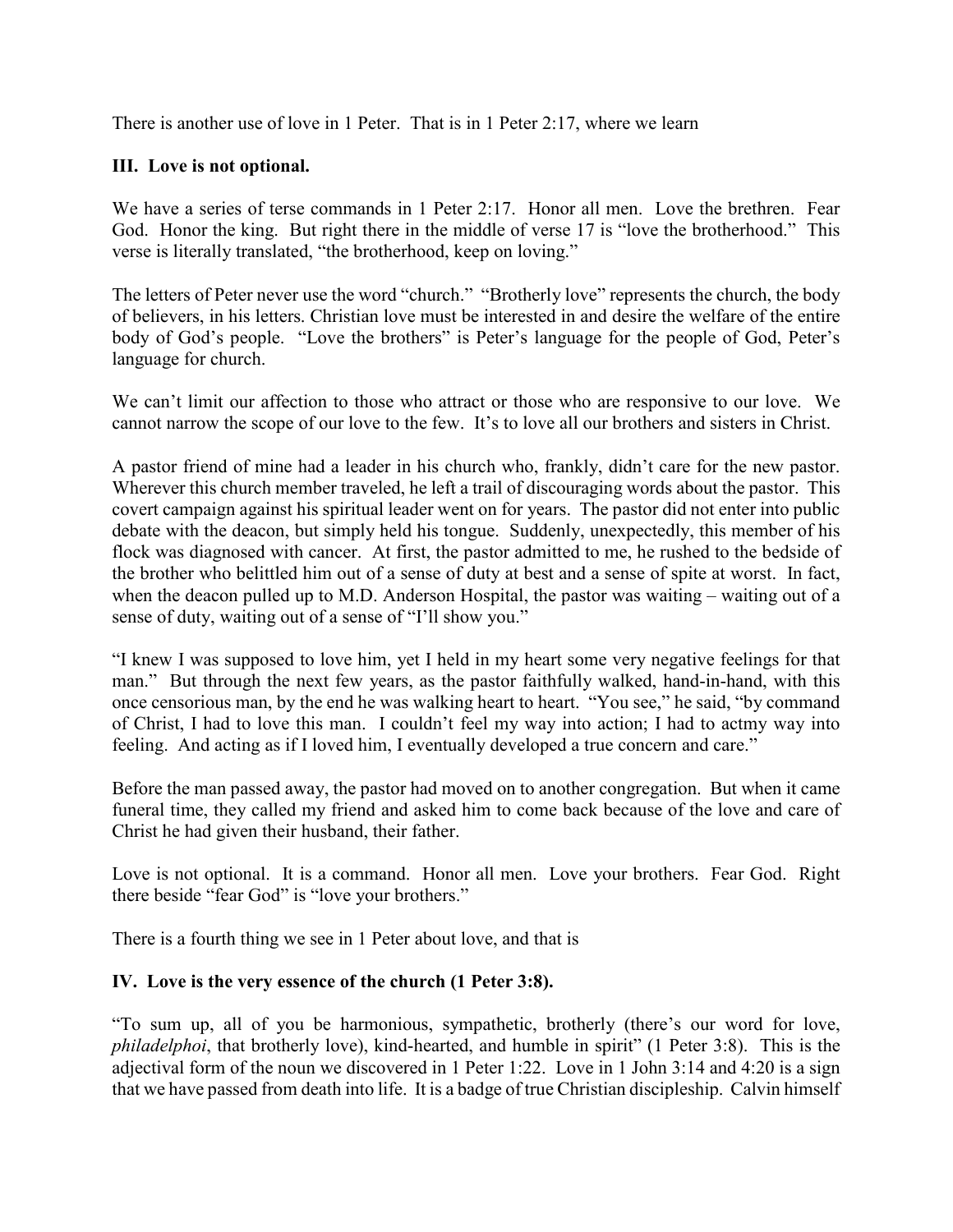said, "Where God is known as Father, there, and only there, brotherhood really exists." Mutual love was the hallmark of early Christianity. Here, loving is the very essence of the church.

At the memorial service for Hazel Moseley, former staff member at First Baptist Church of Amarillo who was very involved in our International Ministry, Douangmala Madsourivong Le made the following observation:

"My family came to the US in 1979. We didn't know any English or anything. Hazel was always there for us. She didn't know our language, and we didn't know hers, but she was always there. She brought us to the church and taught us the language and, at the same time, taught us about Jesus. Whatever we needed, she was always there. She is an amazing lady. I don't know anybody else who could take her place. I actually dreamt of her before I heard the news that she had passed away. And I was thinking of her around Thanksgiving and then after Christmas we heard about her. I just felt an emptiness when we heard the news. I just regret that I didn't know about it earlier so I could attend her funeral.

"I just want to share with you that nothing could stop Hazel – not language, not culture. She was just there for you. She wanted to be there and she cared and she showed it. It was just the love in her eyes and her actions – it comes across. You don't need the language. You just understand each other because she cared. She really cared."

Well, there is a final time in 1 Peter where we speak of love, and that is

# **V. Love embodies God's grace (1 Peter 4:7-8).**

The end of all things is at hand; therefore, be of sound judgment and sober spirit for the purpose of prayer. Above all (there's our sermon title), keep fervent in your love for one another, because love covers a multitude of sins.

He begins verse 7 by telling us that the end of all things is at hand, anticipating the future. Because Christ is going to return, the church is to be found ready and waiting. Therefore, because Christ could return at any time, be of sound mind. Be reasonable, sensible, prudent. Retain a clear mind. Be self-controlled and balanced in your reactions. Be able to see things in their proper proportion.

Secondly, not only have a sound mind, also have a sober spirit. You might put it this way: "Be clear minded and self-controlled so that you can pray." Look at verse 7, "Therefore, be of sound judgment and sober spirit for the purpose of prayer."

And then we come to our text. "Above all." "Above all," make sure the duties set forth are of prime importance. Our love should be fervent. It's the language of stretched out, up to full capacity, maxed out. The term was used to describe a horse at full gallop.

Why? Why be fervent in your love? Because love covers a multitude of sins. It does not mean that love tries to condone sin or hush up sins so that God won't hear about them. Christian love hides sins not from God's sight, but from man's.